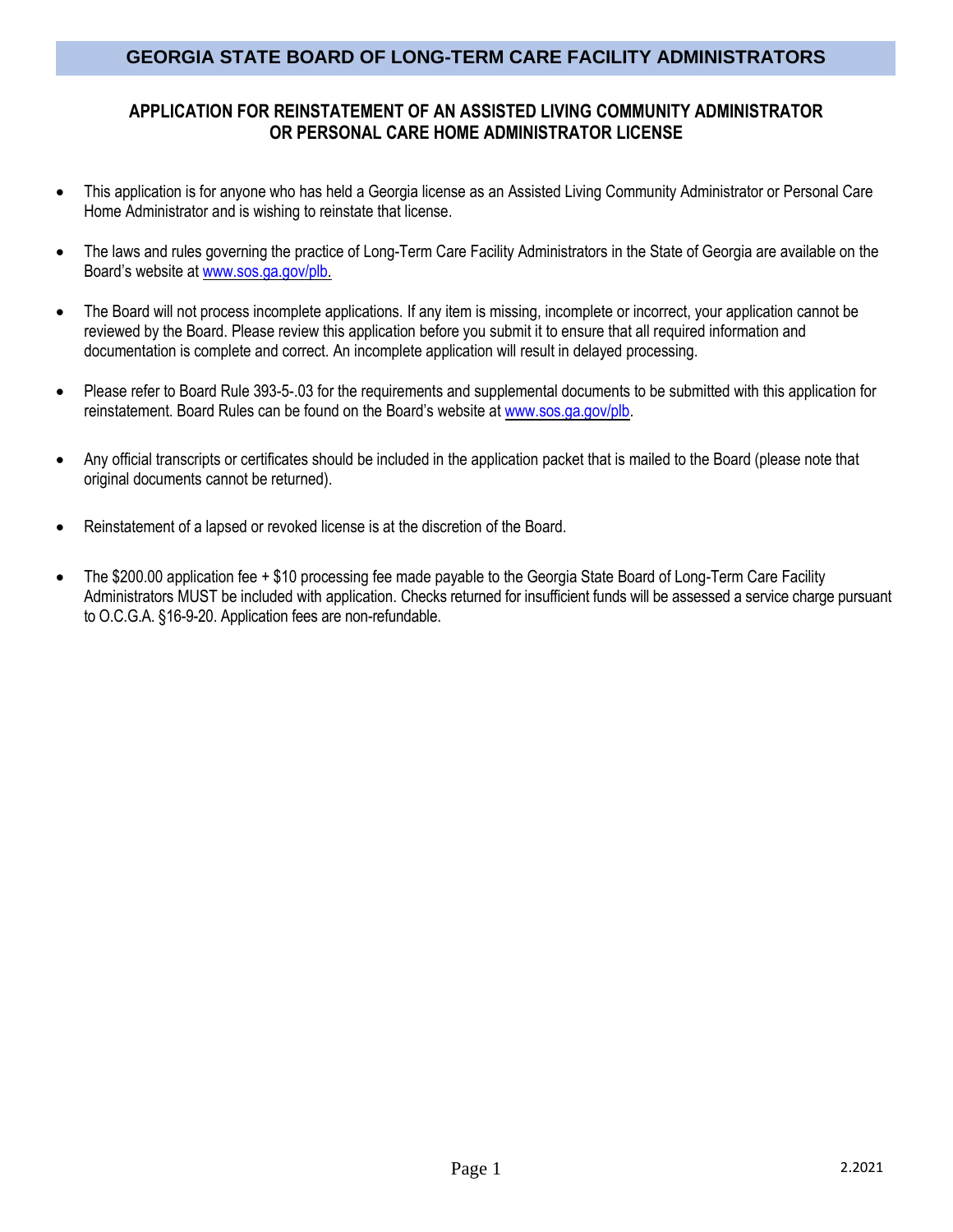**GEORGIA STATE BOARD OF LONG-TERM CARE FACILITY ADMINISTRATORS**

**237 Coliseum Dr., Macon, GA 31217**

DO NOT WRITE IN THIS SECTION

RECEIPT #

| 404-424-9966 - www.sos.ga.gov/plb/nursinghome                                                                                                                                                                                                                                                                                                                                                                          |                                                                                                                                                                                                                                     |
|------------------------------------------------------------------------------------------------------------------------------------------------------------------------------------------------------------------------------------------------------------------------------------------------------------------------------------------------------------------------------------------------------------------------|-------------------------------------------------------------------------------------------------------------------------------------------------------------------------------------------------------------------------------------|
| APPLICATION for ASSISTED LIVING COMMUNITY ADMINISTRATOR                                                                                                                                                                                                                                                                                                                                                                | APPLICANT#                                                                                                                                                                                                                          |
| or PERSONAL CARE HOME ADMINISTRATOR (reinstatement)                                                                                                                                                                                                                                                                                                                                                                    | INITIAL DATE                                                                                                                                                                                                                        |
|                                                                                                                                                                                                                                                                                                                                                                                                                        |                                                                                                                                                                                                                                     |
| I am applying for reinstatement of the following license (check one):                                                                                                                                                                                                                                                                                                                                                  |                                                                                                                                                                                                                                     |
|                                                                                                                                                                                                                                                                                                                                                                                                                        |                                                                                                                                                                                                                                     |
|                                                                                                                                                                                                                                                                                                                                                                                                                        |                                                                                                                                                                                                                                     |
| * Application fees are non-refundable                                                                                                                                                                                                                                                                                                                                                                                  |                                                                                                                                                                                                                                     |
| Please check this box if you are a military spouse or a transitioning service member of the United States armed forces,<br>including the National Guard.                                                                                                                                                                                                                                                               |                                                                                                                                                                                                                                     |
|                                                                                                                                                                                                                                                                                                                                                                                                                        |                                                                                                                                                                                                                                     |
| $Sex:$ $M \_ F$<br>$\frac{1}{2}$ $\frac{1}{2}$ $\frac{1}{2}$ $\frac{1}{2}$ $\frac{1}{2}$ $\frac{1}{2}$ $\frac{1}{2}$ $\frac{1}{2}$ $\frac{1}{2}$ $\frac{1}{2}$ $\frac{1}{2}$ $\frac{1}{2}$ $\frac{1}{2}$ $\frac{1}{2}$ $\frac{1}{2}$ $\frac{1}{2}$ $\frac{1}{2}$ $\frac{1}{2}$ $\frac{1}{2}$ $\frac{1}{2}$ $\frac{1}{2}$ $\frac{1}{2}$                                                                                 |                                                                                                                                                                                                                                     |
| *Social Security Number                                                                                                                                                                                                                                                                                                                                                                                                | Date of Birth                                                                                                                                                                                                                       |
| *This information is authorized to be obtained and disclosed to state and federal agencies pursuant to O.C.G.A. 19-11-1 and O.C.G.A. 20-3-295, 42 U.S.C.A. 551 and 20 U.S.C.A. 1001.<br>It may also be disclosed to the National Practitioner's Databank (NPDB) and the Healthcare Integrity and Protection Data Bank (HIPDB) or other licensing boards, or other regulatory<br>agencies for license tracking purposes |                                                                                                                                                                                                                                     |
| Physical Address: _                                                                                                                                                                                                                                                                                                                                                                                                    |                                                                                                                                                                                                                                     |
| (P.O. Box not acceptable) Number and Street                                                                                                                                                                                                                                                                                                                                                                            |                                                                                                                                                                                                                                     |
| City/State<br>Zip<br>Apt. No                                                                                                                                                                                                                                                                                                                                                                                           |                                                                                                                                                                                                                                     |
| If you are granted a license, your name, mailing address and license number are public information and your mailing address will appear on the internet. Your physical<br>address is required, if different than the mailing address. You must immediately notify the Board in writing of an address change.                                                                                                           |                                                                                                                                                                                                                                     |
| Mailing Address:                                                                                                                                                                                                                                                                                                                                                                                                       |                                                                                                                                                                                                                                     |
| (If different - PO Box is acceptable)<br>Number and Street                                                                                                                                                                                                                                                                                                                                                             |                                                                                                                                                                                                                                     |
| City/State<br>Apt. No<br>Zip                                                                                                                                                                                                                                                                                                                                                                                           |                                                                                                                                                                                                                                     |
|                                                                                                                                                                                                                                                                                                                                                                                                                        | Alternate Phone: <u>Alternative</u> Change and The Change of The Change of The Change of The Change of The Change of The Change of The Change of The Change of The Change of The Change of The Change of The Change of The Change o |

E-Mail: \_\_\_\_\_\_\_\_\_\_\_\_\_\_\_\_\_\_\_\_\_\_\_\_\_\_\_\_\_\_\_\_\_\_\_\_\_\_\_\_\_\_\_\_\_\_\_\_\_\_\_\_\_\_\_\_\_\_\_\_\_\_\_\_\_\_\_\_\_ (*Please print clearly)* Required for communication with Board staff. Your email will not be shared with third parties.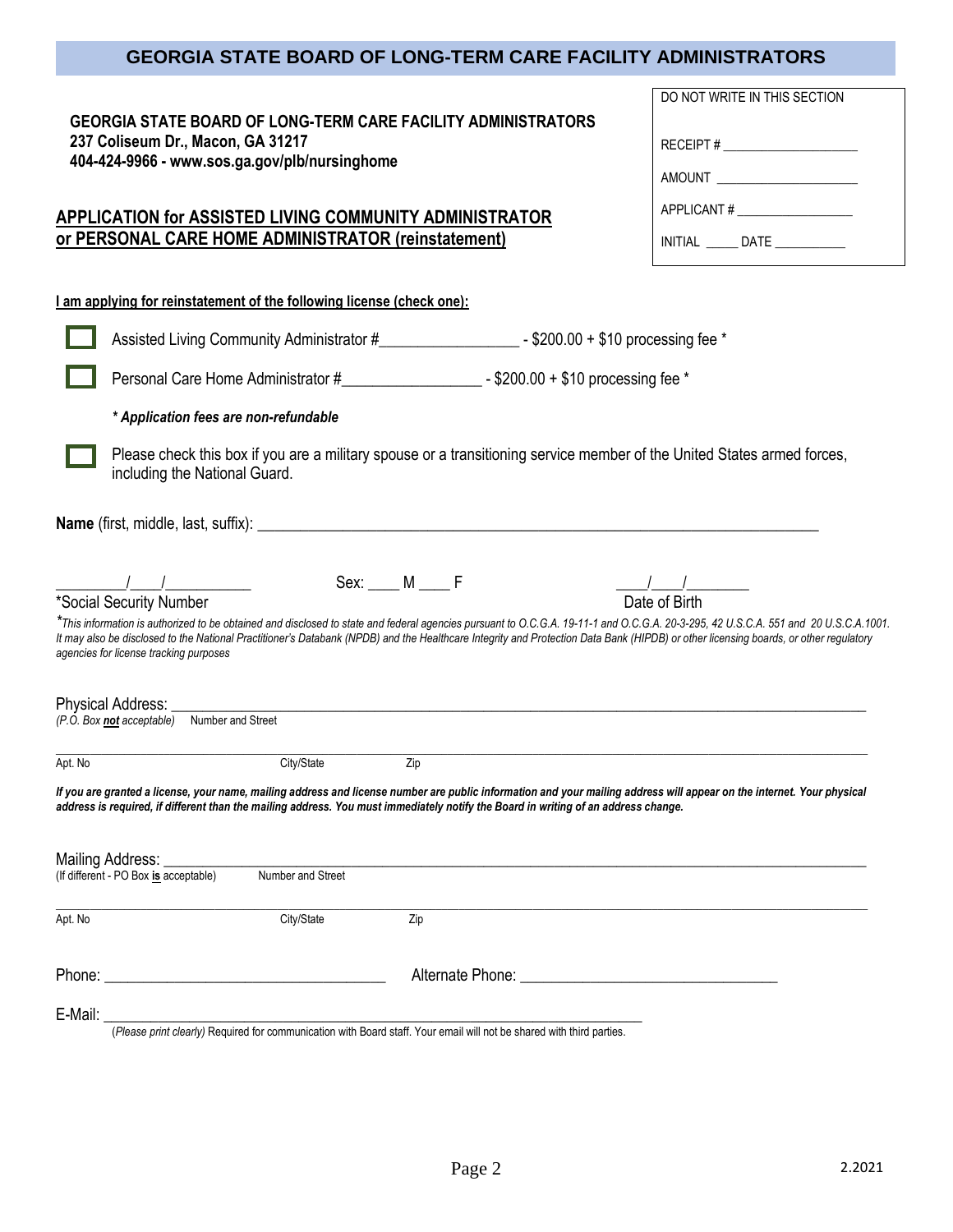# **GEORGIA STATE BOARD OF LONG-TERM CARE FACILITY ADMINISTRATORS BACKGROUND CHECK QUESTIONNAIRE**

#### **Please note that failure to disclose information requested in this application or giving any false statements / information can result in a disciplinary order and fine, and potentially denial of licensure.**

If you answer yes to any of the following questions, you must attach a Letter of Explanation, relevant supporting documents and copies of any final disposition(s) indicating a description of the current status. For the purpose of the following questions, the terms "licensee," "registration," and "certification" are synonymous.

- $\Box$  Yes  $\Box$  No Have you had revoked or suspended or otherwise sanctioned any license issued to you by any board or agency in Georgia or any other State?
- $\Box$  Yes  $\Box$  No Were you denied issuance of or, pursuant to disciplinary proceedings, refused renewal of a of a license or the privilege of taking an examination by any state licensing board?
- $\Box$  Yes  $\Box$  No Have you knowingly failed to renew a license during an investigation of disciplinary action?
- $\Box$  Yes  $\Box$  No Have you been subject to disciplinary action or had your membership revoked by a professional organization governing the practice of that profession?
- $\Box$  Yes  $\Box$  No Are you currently unable to practice with reasonable skill and safety by reason of illness or use of alcohol, drugs, narcotics, chemicals or any other type of material, or as a result of any mental or physical condition?
- $\Box$  Yes  $\Box$  No Have you had any suit filed against you related to the practice of a profession?
- $\Box$  Yes  $\Box$  No Have you ever had your Medicaid and/or Medicare privileges revoked or restricted?
- Yes No Have you ever been arrested? **NOTE**: *The answer to this question is "YES" if an arrest or conviction has been pardoned, expunged, dismissed or deferred, you pled & completed probation under First offender and/or your civil rights have been restored and/or you have received legal advice that the offense will not appear on your criminal record.*

 *If "yes," please include a certified copy of the court records and final disposition from the court with your application. In the event the file no longer exists, you must submit documentation from the court stating that fact. Also include a personal letter of explanation regarding each incident.*

Please complete the following if you currently hold, or have ever held, a professional license as a Long-Term Care Facility Administrator, in another state or jurisdiction, or licensure in any other healthcare profession:

| License Title | State                                                                                                                                                                |  |
|---------------|----------------------------------------------------------------------------------------------------------------------------------------------------------------------|--|
| Date Issued   | <b>Expiration Date</b>                                                                                                                                               |  |
| License Title | State                                                                                                                                                                |  |
| Date Issued   | <b>Expiration Date</b><br>(request that issuing entity or regulatory body provide verification of the licensure to the GA Board, even if the license is not active.) |  |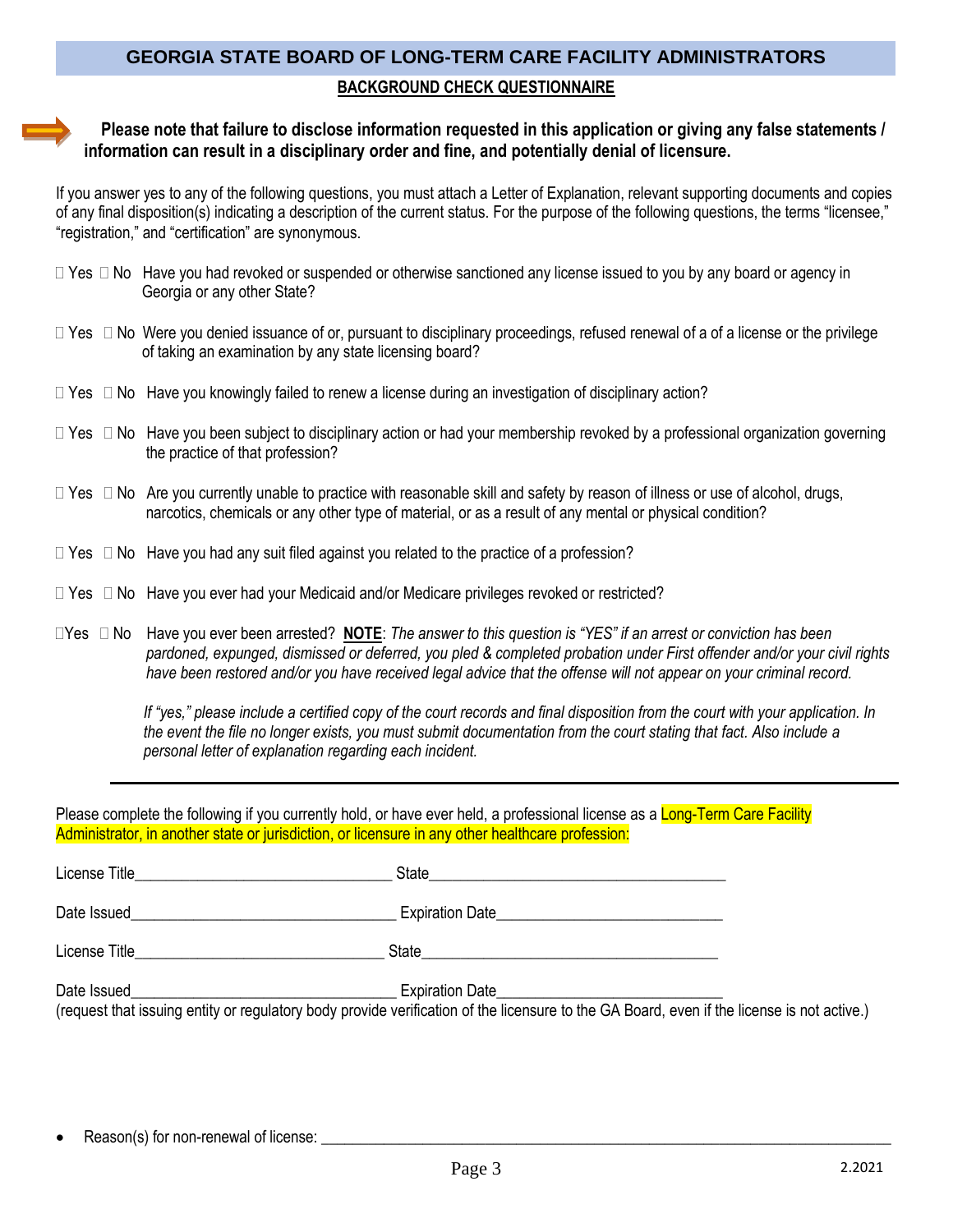\_\_\_\_\_\_\_\_\_\_\_\_\_\_\_\_\_\_\_\_\_\_\_\_\_\_\_\_\_\_\_\_\_\_\_\_\_\_\_\_\_\_\_\_\_\_\_\_\_\_\_\_\_\_\_\_\_\_\_\_\_\_\_\_\_\_\_\_\_\_\_\_\_\_\_\_\_\_\_\_\_\_\_\_\_\_\_\_\_\_\_\_\_\_\_\_\_\_\_\_\_\_\_\_\_\_\_ \_\_\_\_\_\_\_\_\_\_\_\_\_\_\_\_\_\_\_\_\_\_\_\_\_\_\_\_\_\_\_\_\_\_\_\_\_\_\_\_\_\_\_\_\_\_\_\_\_\_\_\_\_\_\_\_\_\_\_\_\_\_\_\_\_\_\_\_\_\_\_\_\_\_\_\_\_\_\_\_\_\_\_\_\_\_\_\_\_\_\_\_\_\_\_\_\_\_\_\_\_\_\_\_\_\_\_ \_\_\_\_\_\_\_\_\_\_\_\_\_\_\_\_\_\_\_\_\_\_\_\_\_\_\_\_\_\_\_\_\_\_\_\_\_\_\_\_\_\_\_\_\_\_\_\_\_\_\_\_\_\_\_\_\_\_\_\_\_\_\_\_\_\_\_\_\_\_\_\_\_\_\_\_\_\_\_\_\_\_\_\_\_\_\_\_\_\_\_\_\_\_\_\_\_\_\_\_\_\_\_\_\_\_\_

- Describe your professional activities for the past two years: \_\_\_\_\_\_\_\_\_\_\_\_\_\_\_\_\_\_\_\_\_\_\_\_\_\_\_\_\_\_\_\_\_\_\_\_\_\_\_\_\_\_\_\_\_\_\_\_\_\_\_\_\_\_\_\_
- Have you completed your Continuing Education Hours for the reinstatement of a license, if required, pursuant to Board Rule 393- 5-.03 as required by the Board? Verification of CE Hours must be submitted with this application.  $\square Y$ es  $\square$  No

\_\_\_\_\_\_\_\_\_\_\_\_\_\_\_\_\_\_\_\_\_\_\_\_\_\_\_\_\_\_\_\_\_\_\_\_\_\_\_\_\_\_\_\_\_\_\_\_\_\_\_\_\_\_\_\_\_\_\_\_\_\_\_\_\_\_\_\_\_\_\_\_\_\_\_\_\_\_\_\_\_\_\_\_\_\_\_\_\_\_\_\_\_\_\_\_\_\_\_\_\_\_\_\_\_\_\_ \_\_\_\_\_\_\_\_\_\_\_\_\_\_\_\_\_\_\_\_\_\_\_\_\_\_\_\_\_\_\_\_\_\_\_\_\_\_\_\_\_\_\_\_\_\_\_\_\_\_\_\_\_\_\_\_\_\_\_\_\_\_\_\_\_\_\_\_\_\_\_\_\_\_\_\_\_\_\_\_\_\_\_\_\_\_\_\_\_\_\_\_\_\_\_\_\_\_\_\_\_\_\_\_\_\_\_

#### **Employment History**

Please complete the following concerning your employment history, beginning with your current or most recent employer:

| <b>Employer Name</b><br>and Address | Location<br>(City/State) | Is Employment<br>in Healthcare?<br>(Yes or No) | Position/Title | Dates of Employment<br>(Month/Year to<br>Month/Year) | Licensure<br>Required?<br>(Yes or No) | Numbers of<br>Hours<br>Worked |
|-------------------------------------|--------------------------|------------------------------------------------|----------------|------------------------------------------------------|---------------------------------------|-------------------------------|
|                                     |                          |                                                |                |                                                      |                                       |                               |
|                                     |                          |                                                |                |                                                      |                                       |                               |
|                                     |                          |                                                |                |                                                      |                                       |                               |
|                                     |                          |                                                |                |                                                      |                                       |                               |
|                                     |                          |                                                |                |                                                      |                                       |                               |
|                                     |                          |                                                |                |                                                      |                                       |                               |
|                                     |                          |                                                |                |                                                      |                                       |                               |

**Affidavit of Applicant**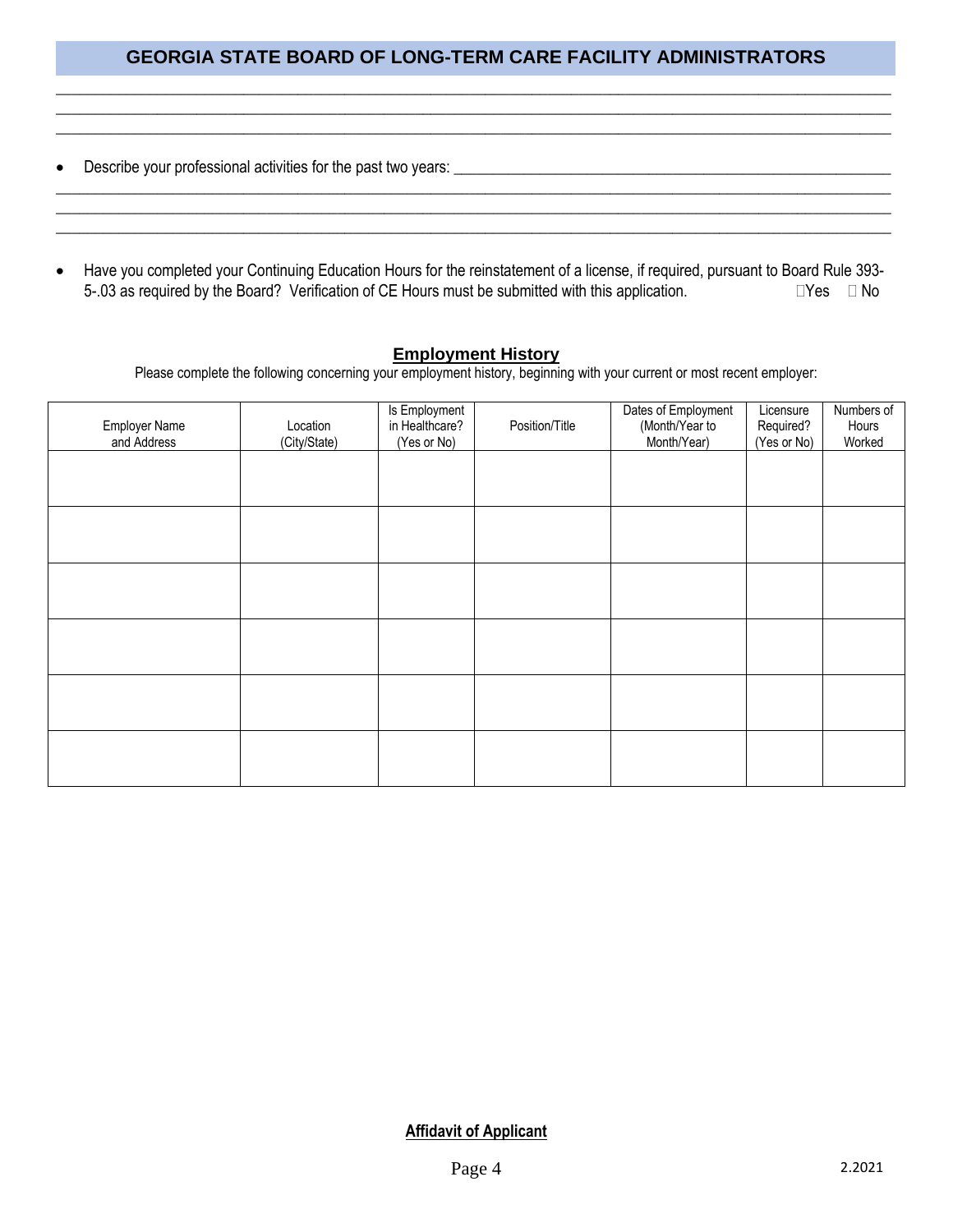*Please document with your initials that you have reviewed each of the resources listed below and have the affidavit notarized.* All statutory requirements are accessible via: <http://www.lexisnexis.com/hottopics/gacode/Default.asp> All Rules and Regulations are accessible via:<http://rules.sos.ga.gov/>

**\_\_\_\_** Department of Community Health, Division of Medical Assistance, Nursing Facility Services Policy Manual - from

|        |                                                                                   | https://www.mmis.georgia.gov/portal/default.aspx select "Provider Manuals" under the "Provider Information" tab.                |  |  |  |  |
|--------|-----------------------------------------------------------------------------------|---------------------------------------------------------------------------------------------------------------------------------|--|--|--|--|
|        | Georgia State Board of Long-Term Care Facility Administrators Law (OCGA § 43-27)  |                                                                                                                                 |  |  |  |  |
|        | procedures (OCGA § 31)                                                            | Georgia statutes regarding Living Will, Durable Power of Attorney for Health Care, Withholding or withdrawal of life-sustaining |  |  |  |  |
|        | Care Facilities (OCGA § 31)                                                       | Georgia statutes pertaining to Department of Community Health with particular attention to sections pertaining to Long Term     |  |  |  |  |
|        | Fire Safety Codes (OCGA § 25-2-13)                                                |                                                                                                                                 |  |  |  |  |
|        | Disaster Preparedness Plans (Chapter 111-8-16)                                    |                                                                                                                                 |  |  |  |  |
|        | DHS Rules pertaining to Nursing Homes/Long-Term Care Facilities (290).            |                                                                                                                                 |  |  |  |  |
|        | Board Rules pertaining to Long-Term Care Facility Administrators (393).           |                                                                                                                                 |  |  |  |  |
|        |                                                                                   |                                                                                                                                 |  |  |  |  |
| (Date) | (PRINTED Name of Applicant)                                                       | (Signature of Applicant)                                                                                                        |  |  |  |  |
|        | Sworn to and subscribed before me this                                            |                                                                                                                                 |  |  |  |  |
|        | day of $\qquad \qquad .20$                                                        |                                                                                                                                 |  |  |  |  |
|        | Signature of Notary Public_<br><u> 1980 - John Stone, Amerikaansk politiker (</u> |                                                                                                                                 |  |  |  |  |
|        | My commission expires:                                                            | <b>Notary Seal</b>                                                                                                              |  |  |  |  |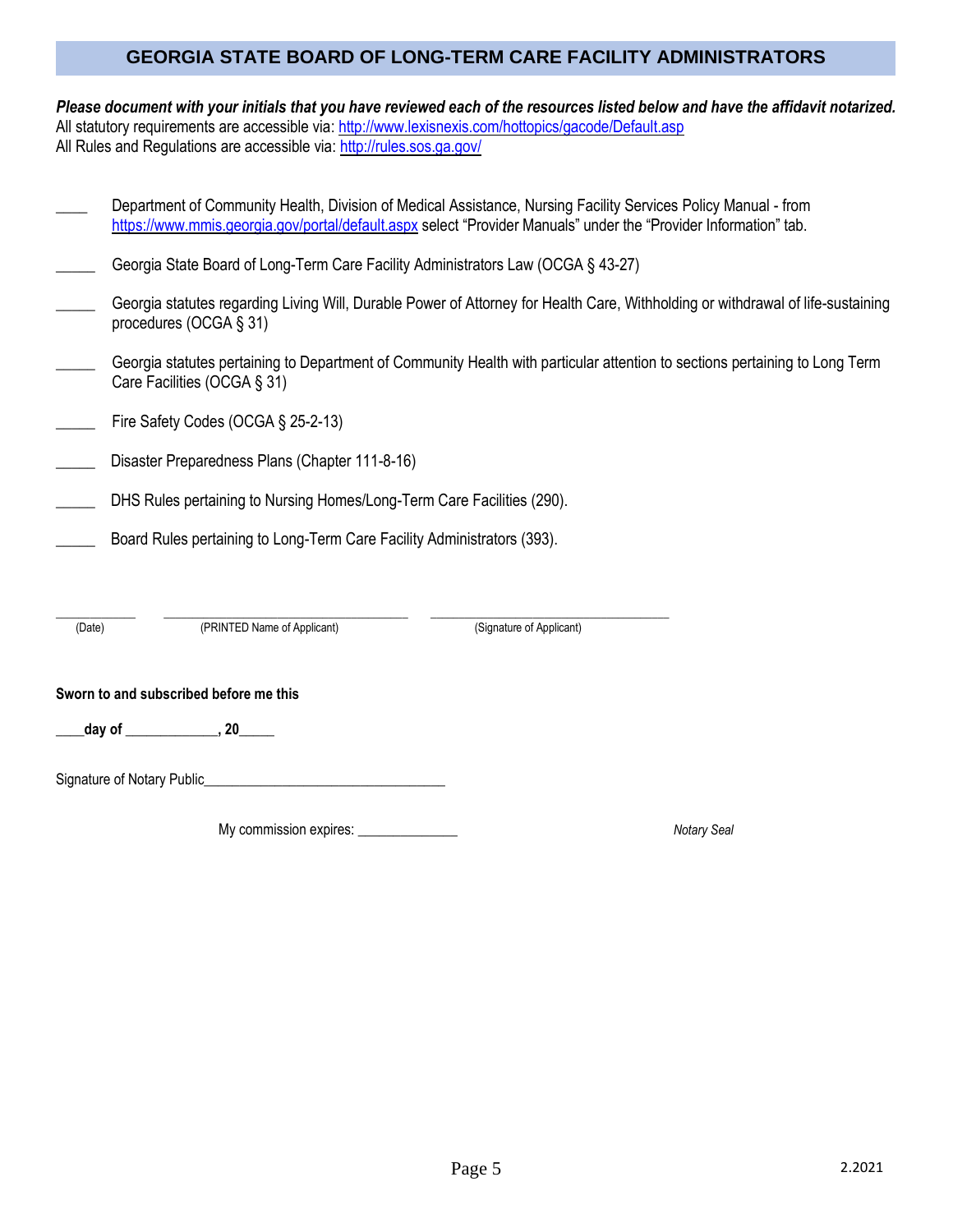#### **AFFIDAVIT**

I hereby swear and affirm that all information provided in this application is true and correct to the best of my knowledge and belief. I further swear and affirm that I have read and understand the current state laws and rules and regulations of the Board for which I am applying for licensure and I agree to abide by these laws and rules.

By executing this affidavit under oath, as an applicant for a professional license, as referenced in O.C.G.A. § 50-36-1, administered by the Professional Licensing Boards Division, the undersigned applicant also verifies one of the following with respect to his/her application for a public benefit (check one):

1) \_\_\_\_\_\_\_ I am a United States citizen 18 years of age or older. **Submit a copy of your current Secure and Verifiable Document(s)** such as driver's license, passport, or other document. A listing of acceptable documents can be found on at [www.sos.ga.gov/plb.](http://www.sos.ga.gov/plb)

2) \_\_\_\_\_\_\_ I am **not** a United States citizen, but I am either a legal permanent resident of the United States or I am a qualified alien or non-immigrant under the Federal Immigration and Nationality Act with an alien number issued by the Department of Homeland Security or other federal immigration agency. **Submit a copy of your current immigration document(s) which includes either your Alien number or your I-94 number and, if needed, SEVIS number.** A listing of acceptable documents can be found on the PLB website[, www.sos.ga.gov/plb.](http://www.sos.ga.gov/plb)

The undersigned applicant also hereby verifies that he or she is 18 years of age or older and has provided at least one secure and verifiable document, as required by O.C.G.A. § 50-36-1(e)(1), with this affidavit.

In making the above representations under oath, I understand that any person who knowingly and willfully makes a false, fictitious, or fraudulent statement or representation in an affidavit shall be guilty of a violation of O.C.G.A. § 16-10-20, and face criminal penalties as allowed by such criminal statute. I also understand that any failure to make full and accurate disclosures may result in disciplinary action by the Board for which I am applying for licensure.

STATE OF GEORGIA COUNTY OF \_\_\_\_\_\_\_\_\_\_\_\_\_\_\_\_\_\_\_\_\_\_\_\_\_\_\_\_\_\_\_\_\_\_\_

SUBSCRIBED AND SWORN TO BEFORE ME THIS

\_\_\_\_\_\_\_\_ DAY OF \_\_\_\_\_\_\_\_\_\_\_\_\_\_\_\_\_\_\_\_\_, \_\_\_\_\_\_\_\_\_

\_\_\_\_\_\_\_\_\_\_\_\_\_\_\_\_\_\_\_\_\_\_\_\_\_\_\_\_\_\_\_\_\_\_\_\_\_\_\_\_\_\_\_\_\_\_\_ NOTARY PUBLIC

MY COMMISSION EXPIRES: \_\_\_\_\_\_\_\_\_\_\_\_\_\_\_\_\_\_\_\_\_

\_\_\_\_\_\_\_\_\_\_\_\_\_\_\_\_\_\_\_\_\_\_\_\_\_\_\_\_\_\_\_\_\_\_\_\_\_\_\_\_\_\_\_\_\_\_\_\_ SIGNATURE OF THE APPLICANT

\_\_\_\_\_\_\_\_\_\_\_\_\_\_\_\_\_\_\_\_\_\_\_\_\_\_\_\_\_\_\_\_\_\_\_\_\_\_\_\_\_\_\_\_\_\_\_\_ DATE